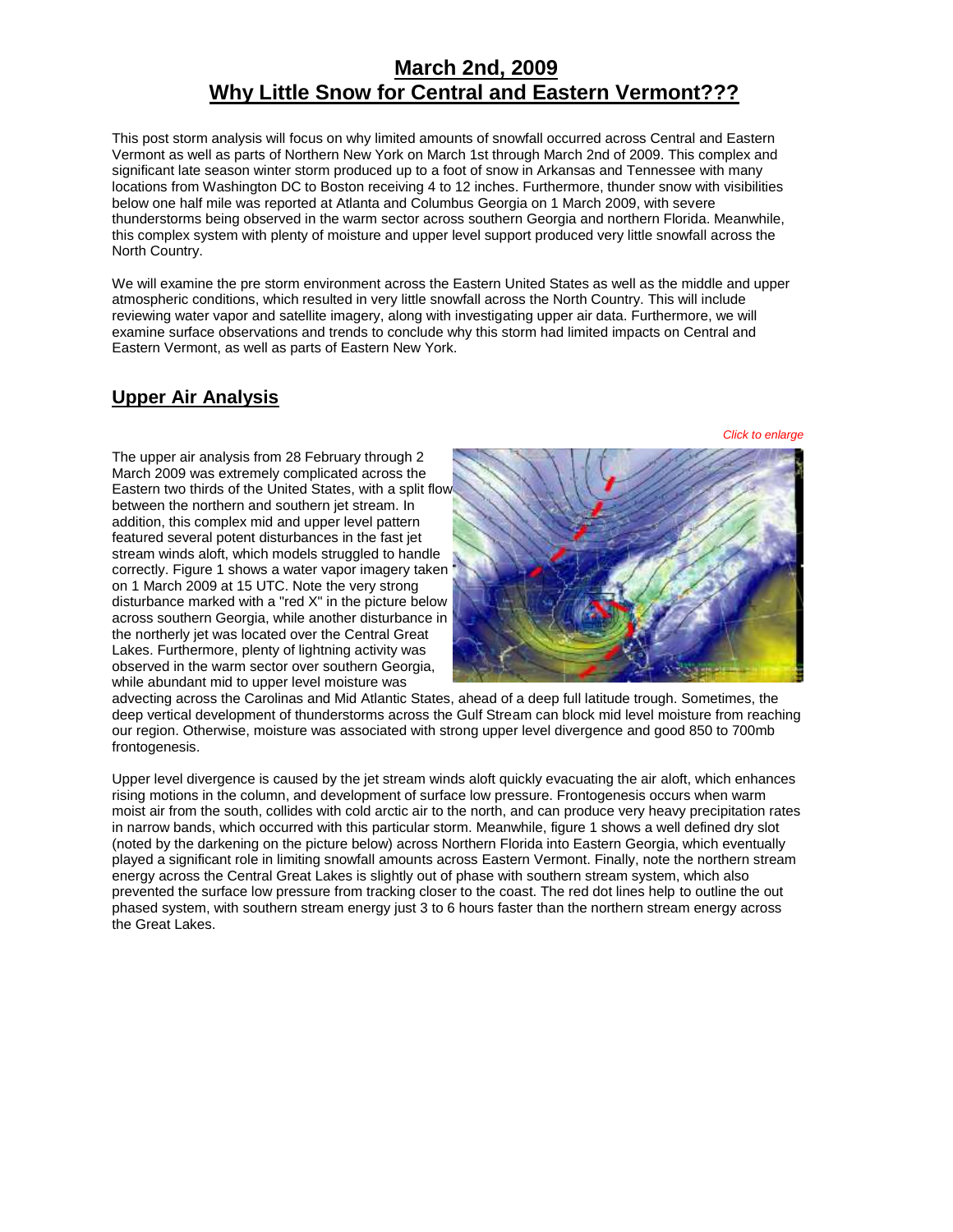*Click to enlarge*

Figure 2 shows the water vapor imagery on 2 March 2009 at 19 UTC. This image below shows a well defined mid and upper level dry slot across Central and Eastern Vermont, which help to limit overall snowfall accumulations. Furthermore, the best deep layer moisture is located along the eastern seaboard and with no phasing or negatively tilted mid/upper level trough this moisture never moved into Central or Northern Vermont, as expected. For this to occur we needed a closed 700mb and 500mb circulation, which is strengthening instead of weakening as it moves across the Eastern United States. Finally, the northern stream energy lagged over the Central Great Lakes, and never interacted with southern stream energy moving along the eastern seaboard, which placed the



deep mid/upper level trough axis across the Ohio Valley. We like to see this mid/upper level trough axis across the Mississippi River Valley for significant snow storms across the North Country. These were some of the mid and upper level features, which resulted in limited snowfall across the North Country.

*Click to enlarge*

The 300mb upper air analysis at 12 UTC on 2 March 2009 showed a strong dual jet structure off the eastern seaboard with best upper level divergence signature across Eastern New England at 12 UTC. This jet structure implied the best low level convergence caused from strong upper level divergence was located 40 to 50 miles east of Cape Cod. The right rea[r](http://www.weather.gov/images/btv/events/02Mar2009/figure3.PNG)  quad and left front quad of the upper level jet winds are usually a favorable region for surface low pressure development, which was the case for this particular event. However, this favorable region for low pressure development occurred 25 to 30 miles east of Cape Cod, which resulted in limited impacts to our region. Also, the 300mb trough axis was located over the Appalachian Mountains, which is 50 to 75 miles too far east to produce a significant snow for our region.

Figure 4 shows the 500mb upper air analysis at 00 UTC (left) and 12 UTC (right) on 2 March 2009. The left image below shows a very deep and well established 500mb circulation across the southeast United States. Meanwhile, the 12 UTC image on the right shows a much weaker 500mb circulation across Eastern Virginia, with south to southwest winds, which prevented deep Atlantic moisture from being pulled back into our region. A closed and negatively tilted 500mb circulation would have advected plenty of deep layer moisture located along the Eastern seaboard, back toward our region. Furthermore, the northern stream trough and associated energy over the great lakes never phased or interacted with the southern stream, which prevent deepening as it tracked toward our region.



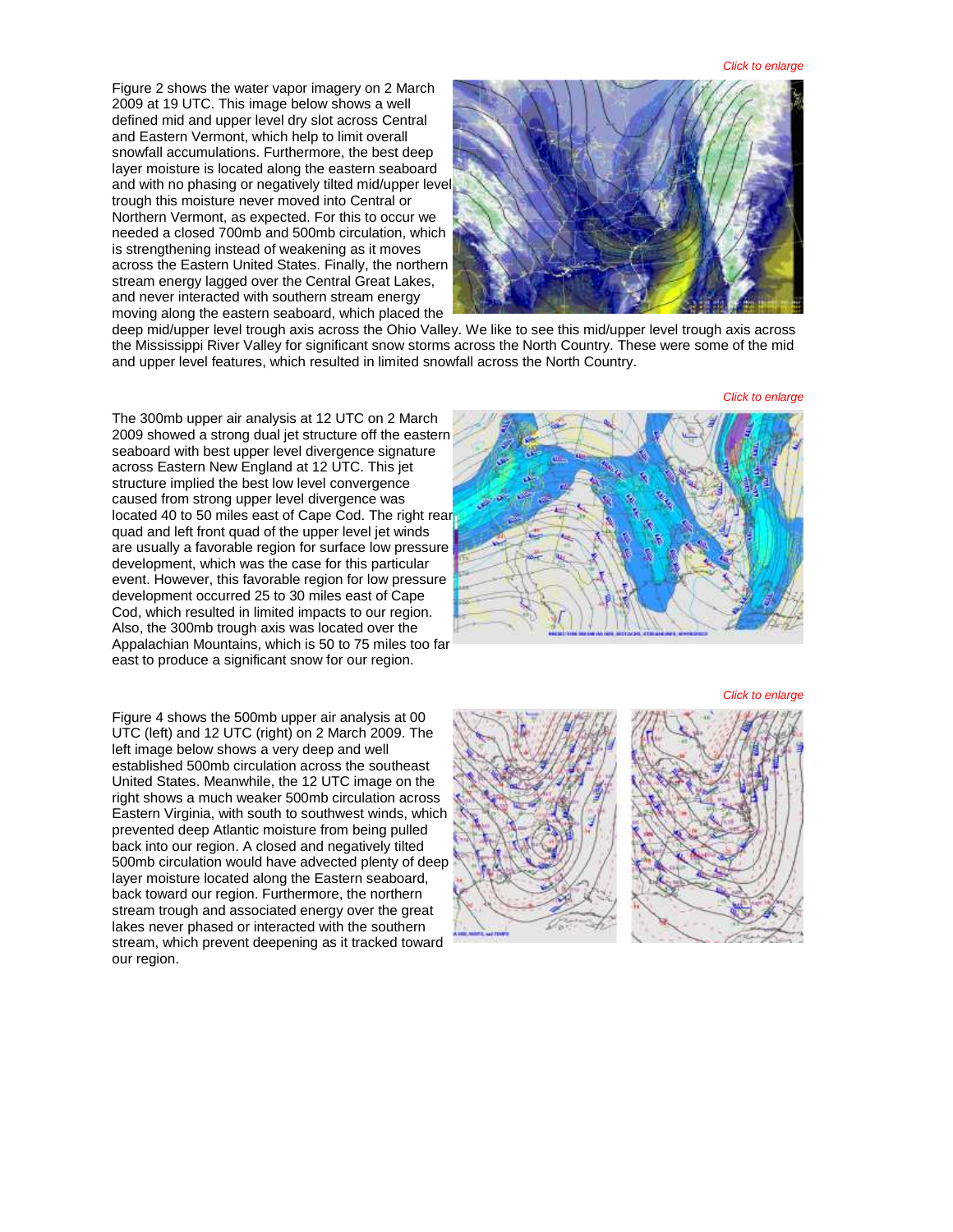*Click to enlarge*

Figure 5 shows the evolution of the 700mb pattern from 00 UTC to 12 UTC on 2 March 2009. Note the well defined closed 700mb circulation across the southeast United States, with a good moisture advection toward the Mid Atlantic. Meanwhile, the image on the right shows a much weaker 700mb circulation at 12 UTC on March 2nd. This weaker circulation was caused by limited phasing of northern stream energy and the fast confluent flow aloft across the northeast United States shearing the system apart. This weakening resulted in limited mid level moisture advection across our forecast area and kept our winds at 10,000 to 20,000 feet above the surface from the southwest, which restricted deep layer moisture from entering our region. Furthermore, the light green lines



from the image on the left below, shows the best 700mb moisture across the Eastern Mid-Atlantic States, moving toward Southern New England, with a significant dry slot over South Caroline, near the center of circulation. A very similar pattern was observed at 850mb and 925mb, along with a sharp thermal gradient from the Eastern Mid Atlantic States into Southern New England. The area of low pressure tracked along this low level temperature boundary, which was located from south of Long Island to east of Cape Cod during the event.

### **Surface Analysis**

#### *Click to enlarge*



In this section we will examine surface observations and pressure analysis trends during the event, along with radar data. Furthermore, we will investigate why the surface low tracked well south and east of Cape Cod. The first item for discussion will be the surface low pressure evolution from 00 UTC through 18 UTC on 2 March 2009. Note, the surface low tracked from the South Carolina coast at 00 UTC to just south and east of Cape Cod by 18 UTC on March 2nd. This track was along a tight low level thermal boundary, with limited strengthening of the surface low pressure observed. A strong surface high pressure was located over the Central Great Lakes, which provided a very cold and dry air-mass across the North Country on north winds. In addition, the position of the surface high pressure

resulted in limited upstream blocking over Eastern Canada, which would have steered the coastal low pressure back toward our region. The prevailing surface flow throughout the event was from the north or northwest, we like to see winds from the northeast to enhance low level moisture and produce significant snowfalls over our region. This track and northerly wind flow prevented the strong/higher reflectivity returns from reaching our region, which is shown in figure 6. Note the strongest returns (brighter colors) are located over the Mid Atlantic and Southern New England region.

Figure 7 below shows a composite reflectivity loop from 07 UTC through 13 UTC on March 2nd. Note the very strong reflectivity returns across Southern New England, which resulted in 8 to 12 inches of snow in about 6 hours. Furthermore, the radar loop shows a very tight southeast to northwest precipitation gradient across the region, with Vermont getting very light returns during the event.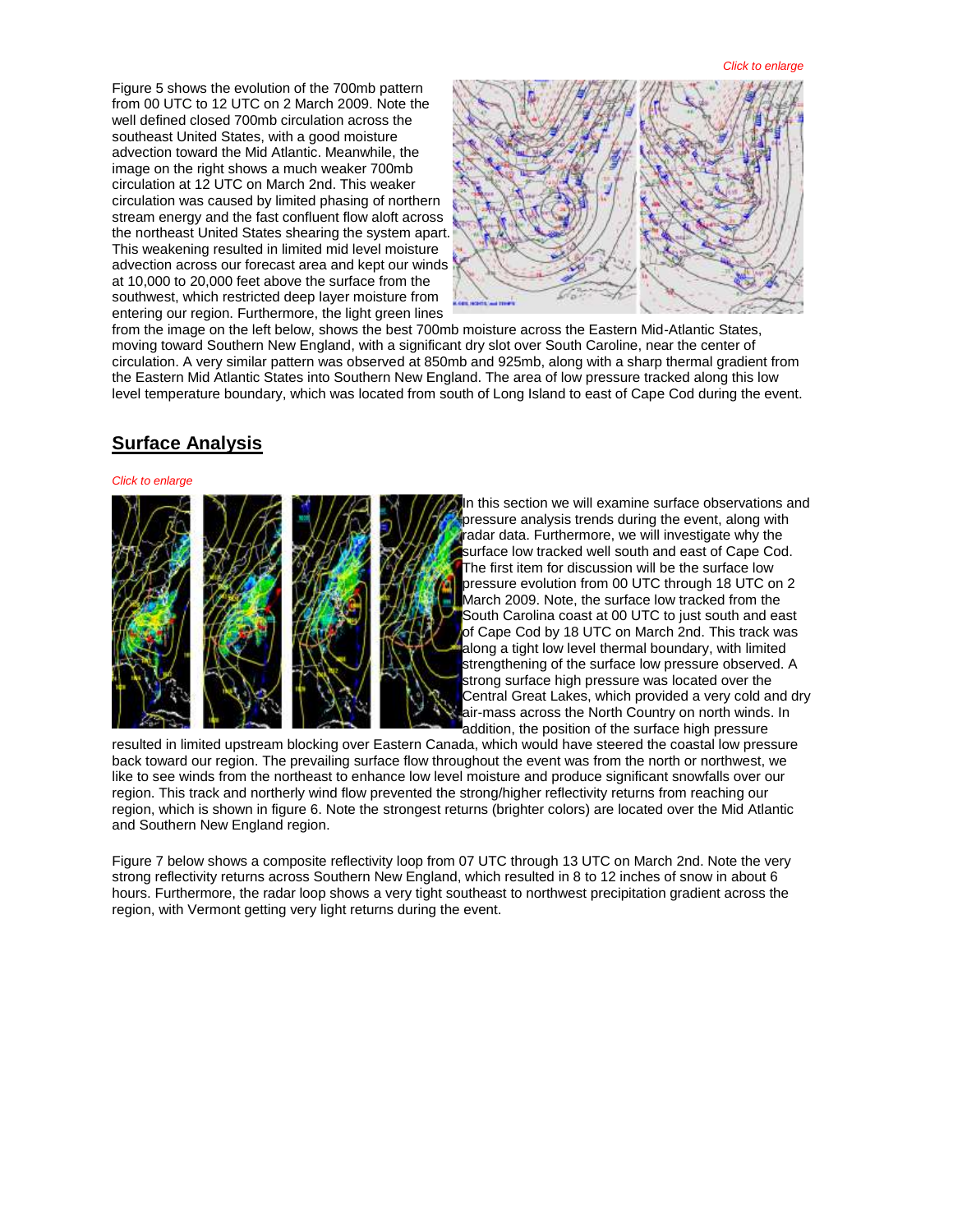

to enlarge

## **Moisture, Precipitation, and Forcing Fields**

*Click to enlarge*

In this section we will discuss the two potential sources for measurable snowfall for this particular event across our Central and Eastern forecast area. Based on the track of the 700mb and 500mb trough and expected movement of the surface low pressure, I thought our first source of measurable snowfall was going to be strong 850 to 700mb frontogenesis forcing and good deep layer moisture advection from the Atlantic Ocean[.](http://www.weather.gov/images/btv/events/02Mar2009/figure8.PNG)  However, the area of low pressure tracked 25 miles east of the 40N 70W benchmark, which was not handled well by the numerical models. This placed the best forcing and moisture across Southern and Eastern New England, along with the heaviest precipitation, which the radar in figure 8 showed nicely. Meanwhile, figure 8 shows an analysis of the expected



850 to 700mb lift across Southern New England from the RUC and GFS model, along with the radar composite reflectivity display at 12 UTC on 2 March 2009. Furthermore, note the actual position of the surface low pressure in the middle radar picture, compared to the expected position forecasted by the GFS model in the lower right. This variation in the tracked placed the best forcing and heaviest precipitation across Southern New England, with the mid/upper level dry slot impacting Central and Eastern Vermont. The result was much less snowfall, than expected associated with initial band of precipitation.